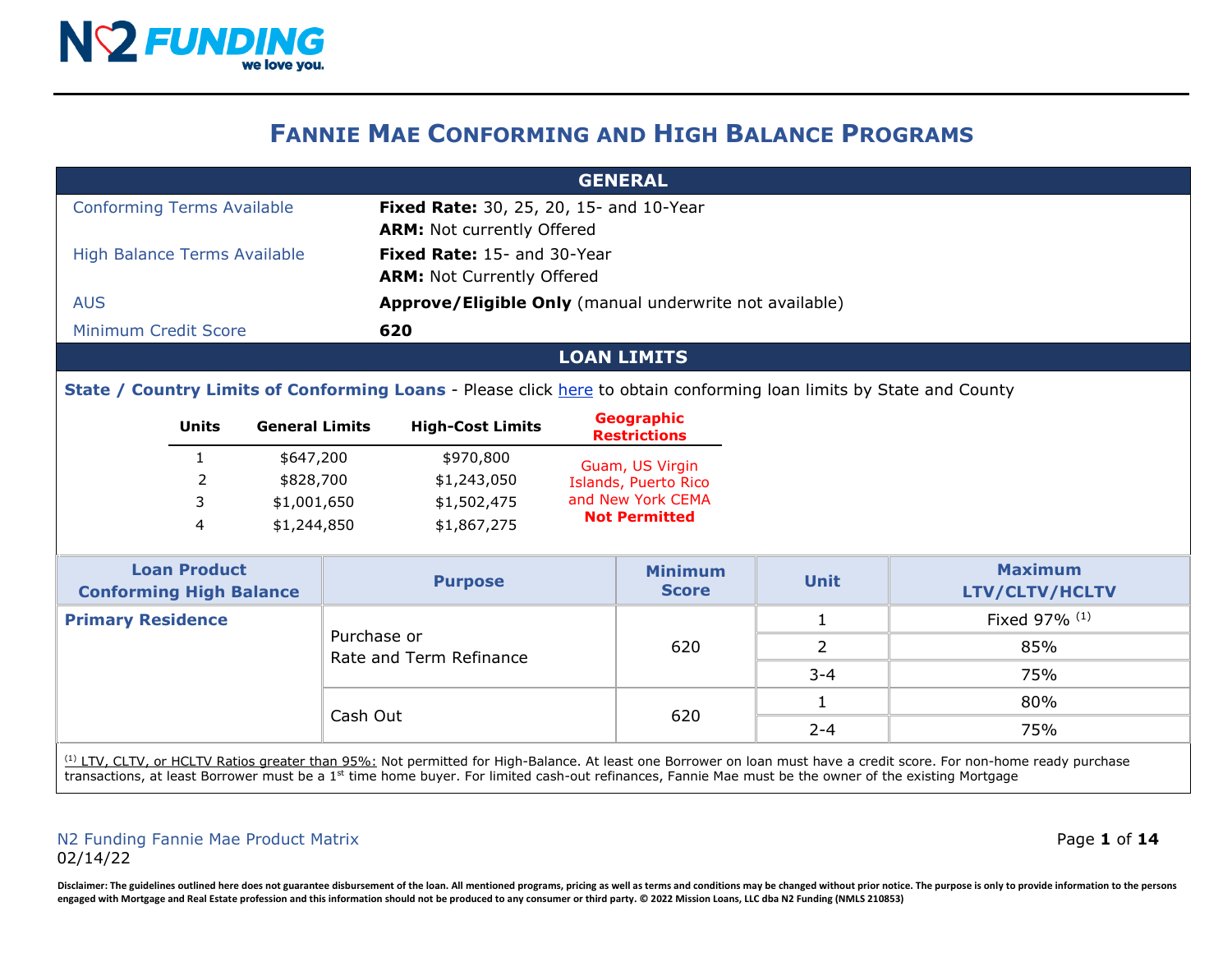

| <b>LOAN LIMITS (Continued)</b>                                          |                                           |                                |              |                                  |  |  |
|-------------------------------------------------------------------------|-------------------------------------------|--------------------------------|--------------|----------------------------------|--|--|
| <b>Loan Product</b><br><b>Purpose</b><br><b>Conforming High Balance</b> |                                           | <b>Minimum</b><br><b>Score</b> | <b>Unit</b>  | <b>Maximum</b><br>LTV/CLTV/HCLTV |  |  |
| 2nd Home                                                                | Purchase or<br>Rate and Term Refinance    | 620                            | $\mathbf{1}$ | 90%                              |  |  |
|                                                                         | Cash Out                                  | 620                            | $\mathbf{1}$ | 75%                              |  |  |
| <b>Investment Property</b>                                              |                                           |                                | 1            | 85%                              |  |  |
|                                                                         | Purchase                                  | 620                            | $2 - 4$      | 75%                              |  |  |
|                                                                         | Rate and Term Refinance                   | 620                            | $1 - 4$      | 75%                              |  |  |
|                                                                         |                                           | 620                            | $\mathbf{1}$ | 75%                              |  |  |
|                                                                         | Cash Out Refinance                        |                                | $2 - 4$      | 70%                              |  |  |
| <b>Loan Product</b><br><b>Manufactured Home</b>                         | <b>Purpose</b>                            | <b>Minimum</b><br><b>Score</b> | <b>Unit</b>  | <b>Maximum</b><br>LTV/CLTV/HCLTV |  |  |
| <b>Principal Residence</b>                                              | Purchase                                  | 620                            | $\mathbf{1}$ | 95%                              |  |  |
|                                                                         | Limited Cash-Out Refinance                | 620                            |              | 95%%                             |  |  |
|                                                                         | Cash-Out Refinance (Term $\leq$ 20 Years) | 620                            | $\mathbf{1}$ | 65%                              |  |  |
| <b>Second Home</b>                                                      | Purchase                                  | 620                            |              | 90%                              |  |  |
|                                                                         | Limited Cash-Out Refinance                | 620                            | $\mathbf{1}$ | 90%                              |  |  |

**Multiple Financed Properties:** Borrowers of Second Homes or Investment Properties with 7 - 10 financed properties are subject to additional Reserves requirements and are subject to a 720 minimum credit score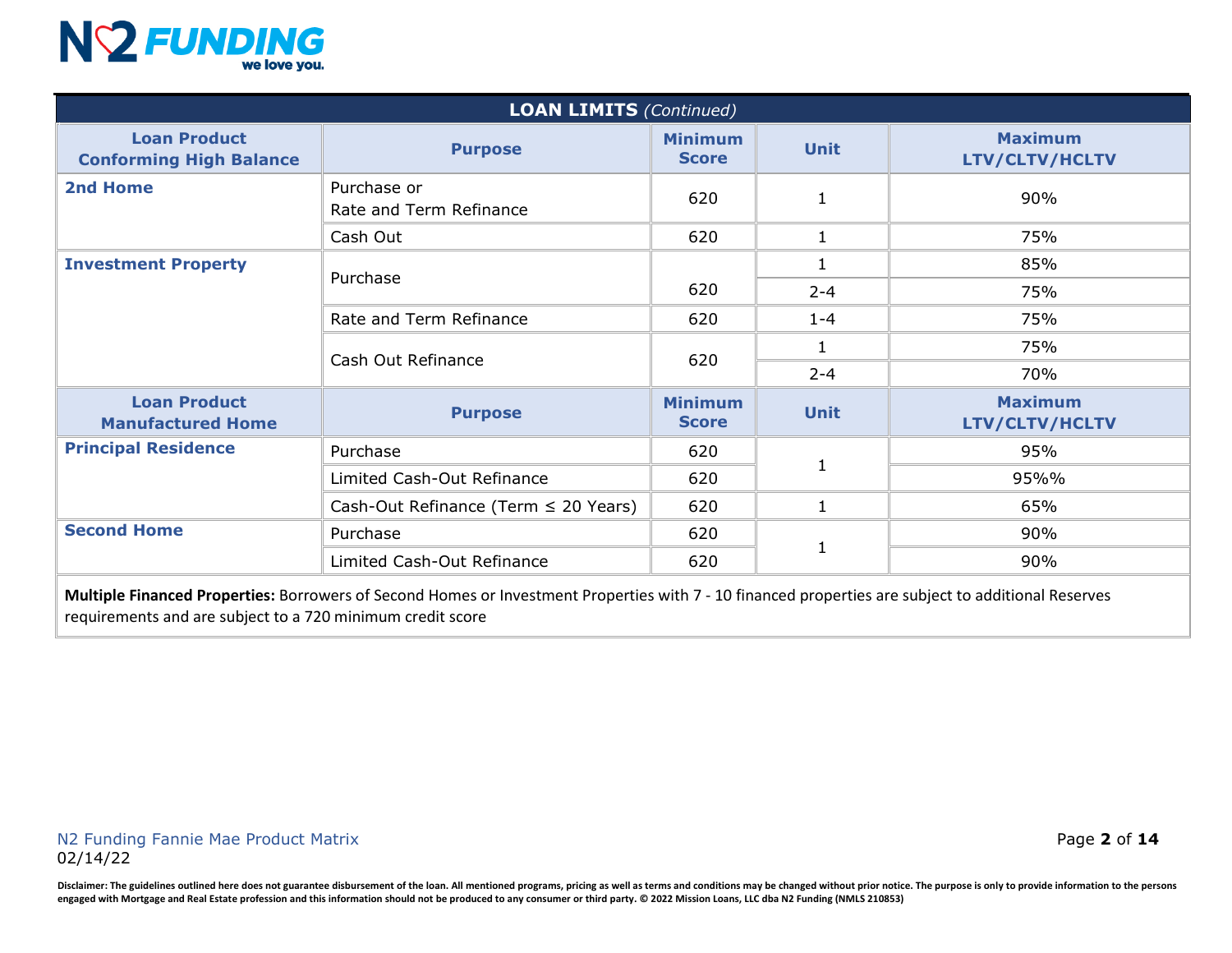

# **CONFORMING AND HIGH BALANCE CHARACTERISTICS & PARAMETERS**

| <b>Characteristics</b>      | <b>Parameters</b>                                                                                                                                                                                                                                                                                                                                                                                                                                                                                                                                                                                                                                                                                                                                                                                                  |  |  |
|-----------------------------|--------------------------------------------------------------------------------------------------------------------------------------------------------------------------------------------------------------------------------------------------------------------------------------------------------------------------------------------------------------------------------------------------------------------------------------------------------------------------------------------------------------------------------------------------------------------------------------------------------------------------------------------------------------------------------------------------------------------------------------------------------------------------------------------------------------------|--|--|
| <b>Bankruptcy</b>           | Chapter 7 & 11 - Four-Year waiting period required, measured from discharge or dismissal date<br>$\bullet$                                                                                                                                                                                                                                                                                                                                                                                                                                                                                                                                                                                                                                                                                                         |  |  |
|                             | <b>Chapter 13</b> - The waiting period required for Chapter 13 bankruptcy actions is measured as follows:<br>$\bullet$                                                                                                                                                                                                                                                                                                                                                                                                                                                                                                                                                                                                                                                                                             |  |  |
|                             | Two (2) years from the discharge date or four (4) years from the dismissal date                                                                                                                                                                                                                                                                                                                                                                                                                                                                                                                                                                                                                                                                                                                                    |  |  |
|                             | The shorter waiting period based on the discharge date recognizes that the Borrowers have<br>already met a portion of the waiting period within the time needed for the successful<br>completion of a Chapter 13 plan and subsequent discharge.                                                                                                                                                                                                                                                                                                                                                                                                                                                                                                                                                                    |  |  |
|                             | A Borrower who was unable to complete the Chapter 13 plan and received a dismissal will be<br>held to a four-year waiting period.                                                                                                                                                                                                                                                                                                                                                                                                                                                                                                                                                                                                                                                                                  |  |  |
|                             | <b>Multiple BKs within 7 years - Requires a 5-year waiting period from dismissal or discharge</b>                                                                                                                                                                                                                                                                                                                                                                                                                                                                                                                                                                                                                                                                                                                  |  |  |
| <b>Borrower Eligibility</b> | The proposed Borrower is required to have legal residency of USA. He / she can be a Citizen,<br>$\bullet$<br>permanent or non-permanent resident alien.<br>Social Security Number is required (no ITINs).<br>$\bullet$<br>Foreign nationals shall not be allowed for mortgage financing.<br>$\bullet$<br>No more than four (4) loans to any one Borrower with an aggregate loan amount total of no more than<br>$\bullet$<br>\$1,500,000 is permitted.<br>If Borrower applies for an owner-occupied transaction after closing on a previous owner-occupied<br>$\bullet$<br>transaction with N2F on a different property in the last 12 months, the new transaction will be<br>ineligible. This guideline will not apply if the previous property has been sold or refinanced as a non-<br>owner-occupied residence |  |  |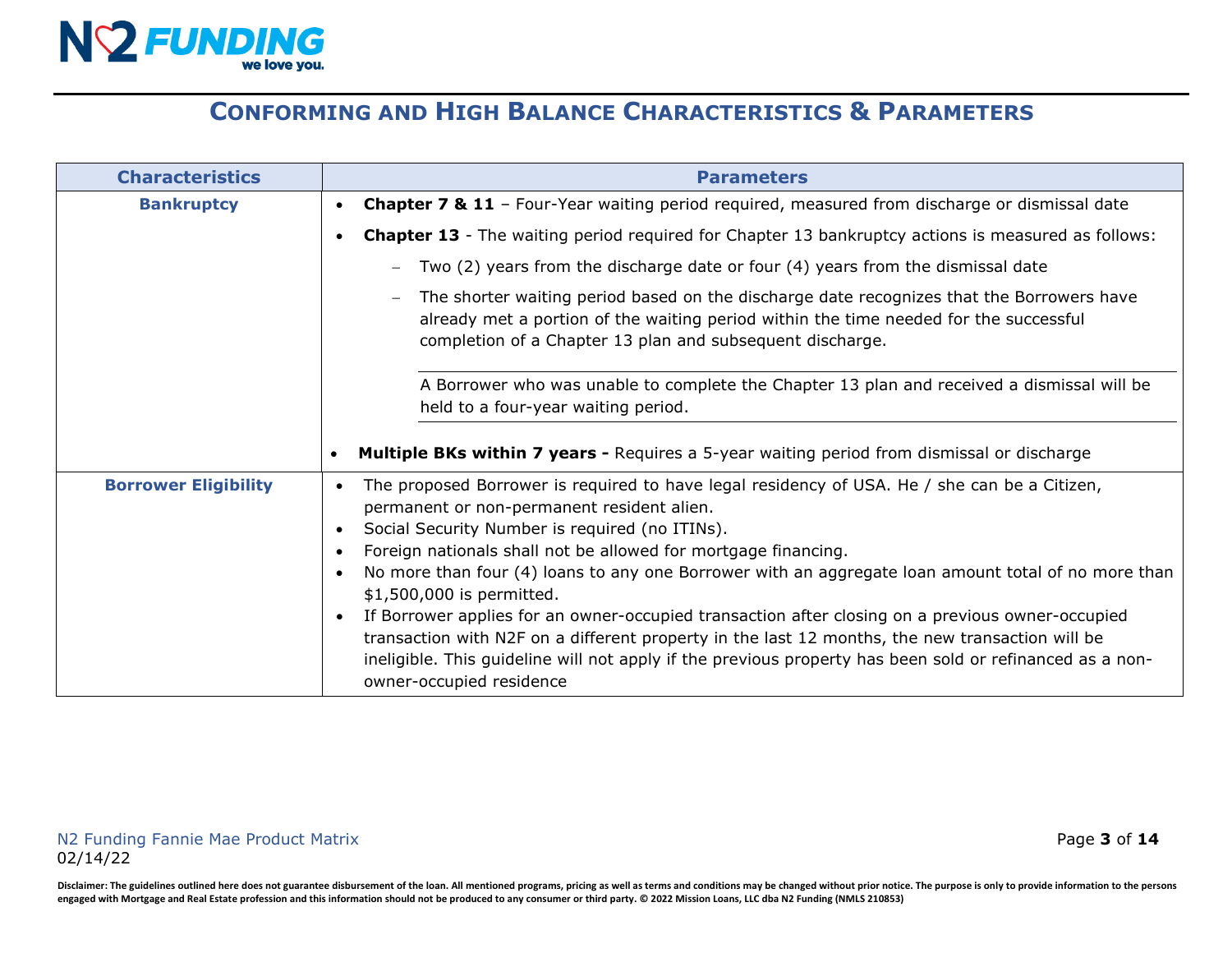

| <b>Characteristics</b> | <b>Parameters</b>                                                                                                                                                                                                                                                                                                                                                                                                                                                                                                                                                                                                                                                                                                                                                                                                                                                                                                                                                                                                                                                                                              |  |  |
|------------------------|----------------------------------------------------------------------------------------------------------------------------------------------------------------------------------------------------------------------------------------------------------------------------------------------------------------------------------------------------------------------------------------------------------------------------------------------------------------------------------------------------------------------------------------------------------------------------------------------------------------------------------------------------------------------------------------------------------------------------------------------------------------------------------------------------------------------------------------------------------------------------------------------------------------------------------------------------------------------------------------------------------------------------------------------------------------------------------------------------------------|--|--|
| <b>Credit History</b>  | Trade lines: Requirements determined by Desktop Underwriting (DU) findings.<br>$\bullet$<br>Inquiries: A detailed explanation letter that specifically addresses both the purpose and outcome of<br>$\bullet$<br>each inquiry is required. If additional credit was obtained, a verification of that debt/payment must be<br>obtained, and the DU must be resubmitted.<br>Student Loans: Any student loan currently in default status must have a working repayment plan or<br>$\bullet$<br>be paid in full at the time of close.                                                                                                                                                                                                                                                                                                                                                                                                                                                                                                                                                                              |  |  |
|                        | CALCULATING STUDENT LOAN DEBT:                                                                                                                                                                                                                                                                                                                                                                                                                                                                                                                                                                                                                                                                                                                                                                                                                                                                                                                                                                                                                                                                                 |  |  |
|                        | If a monthly student loan payment is provided on the credit report, the Lender may use that amount<br>for qualifying purposes.<br>If the credit report does not reflect the correct monthly payment, the Lender may use the monthly<br>payment that is on the most recent student loan statement to qualify the Borrower.<br>If the credit report does not provide a monthly payment for the student loan, or if the credit report<br>shows \$0 as the monthly payment, the Lender must determine the qualifying monthly payment using<br>one of the options below:<br>If the Borrower is on an income-driven payment plan, the Lender may obtain student loan<br>$-$<br>documentation to verify the actual monthly payment is \$0. The Lender may then qualify the<br>Borrower with a \$0 payment.<br>For deferred loans or loans in Forbearance, the Lender may calculate:<br>A payment equal to 1% of the outstanding student loan balance (even if this amount is<br>٠<br>lower than the actual fully amortizing payment) OR<br>A fully amortizing payment using the documented loan repayment terms.<br>٠ |  |  |
|                        | Revolving Credit: If there is no payment on the credit report for revolving credit, use the greater of<br>\$10 or 5% of the balance on credit.                                                                                                                                                                                                                                                                                                                                                                                                                                                                                                                                                                                                                                                                                                                                                                                                                                                                                                                                                                 |  |  |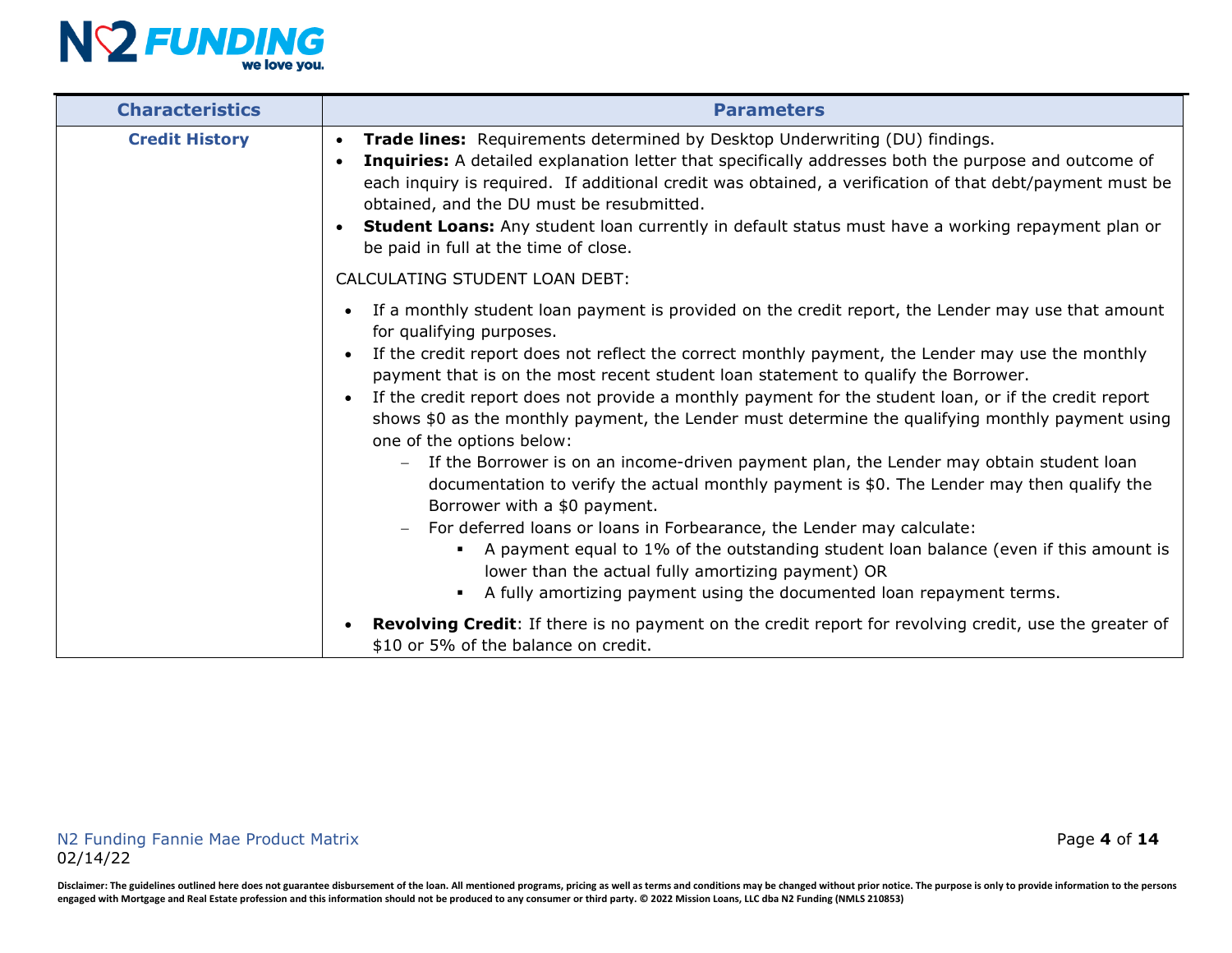

| <b>Characteristics</b>                                                                  | <b>Parameters</b>                                                                                                                                                                                                                                                                                                                                                                                                                                                                                                                                                                                                                                                                                                                                                                                                                                                                                                                                                                                                                                        |  |  |
|-----------------------------------------------------------------------------------------|----------------------------------------------------------------------------------------------------------------------------------------------------------------------------------------------------------------------------------------------------------------------------------------------------------------------------------------------------------------------------------------------------------------------------------------------------------------------------------------------------------------------------------------------------------------------------------------------------------------------------------------------------------------------------------------------------------------------------------------------------------------------------------------------------------------------------------------------------------------------------------------------------------------------------------------------------------------------------------------------------------------------------------------------------------|--|--|
| <b>No Credit Score</b>                                                                  | If one (or more) Borrower(s) has a credit score and at least one Borrower does not have a credit score,<br>then DU will apply the following requirements:<br>The property must be a one-unit, principal residence, and all Borrowers must occupy the property.<br>The transaction must be a Purchase or Limited Cash-Out Refinance.<br>$\bullet$<br>The loan amount must meet the general loan limits; high-balance mortgage loans are not eligible.<br>Reserves may be required as determined by DU.<br>If the Borrower(s) with a credit score is contributing more than 50% of the qualifying income, the<br>Lender is not required to document a non-traditional credit history for the Borrower(s) without a credit<br>score.<br>If the Borrower(s) with a credit score is contributing 50% or less of the qualifying income, the Lender<br>must document a non-traditional credit history for each Borrower without a credit score. See B3-5.4-<br>03, Documentation and Assessment of a Nontraditional Credit History, for additional information. |  |  |
| <b>Deed in Lieu</b><br>or<br><b>Short Sale</b><br>or<br><b>Charge-off of a Mortgage</b> | A four-year waiting period is required from the completion date of the deed-in-lieu of foreclosure, pre-<br>foreclosure sale, or charge-off as reported on the credit report or other documents provided by Borrower.<br><b>Exceptions for Extenuating Circumstances</b><br>A two-year waiting period is permitted if extenuating circumstances can be documented.                                                                                                                                                                                                                                                                                                                                                                                                                                                                                                                                                                                                                                                                                       |  |  |
| <b>Account</b>                                                                          | Note: Deeds-in-lieu and pre-foreclosure sales may not be accurately or consistently reported in the<br>same manner by all creditors or credit reporting agencies.                                                                                                                                                                                                                                                                                                                                                                                                                                                                                                                                                                                                                                                                                                                                                                                                                                                                                        |  |  |
|                                                                                         | A four-year waiting period is required from the completion date of the deed-in-lieu of foreclosure, pre-<br>foreclosure sale, or charge-off as reported on the credit report or other documents provided by Borrower.                                                                                                                                                                                                                                                                                                                                                                                                                                                                                                                                                                                                                                                                                                                                                                                                                                    |  |  |
|                                                                                         | <b>Exceptions for Extenuating Circumstances</b>                                                                                                                                                                                                                                                                                                                                                                                                                                                                                                                                                                                                                                                                                                                                                                                                                                                                                                                                                                                                          |  |  |
|                                                                                         | A two-year waiting period is permitted if extenuating circumstances can be documented.                                                                                                                                                                                                                                                                                                                                                                                                                                                                                                                                                                                                                                                                                                                                                                                                                                                                                                                                                                   |  |  |
|                                                                                         | Note: Deeds-in-lieu and pre-foreclosure sales may not be accurately or consistently reported in the same<br>manner by all creditors or credit reporting agencies.                                                                                                                                                                                                                                                                                                                                                                                                                                                                                                                                                                                                                                                                                                                                                                                                                                                                                        |  |  |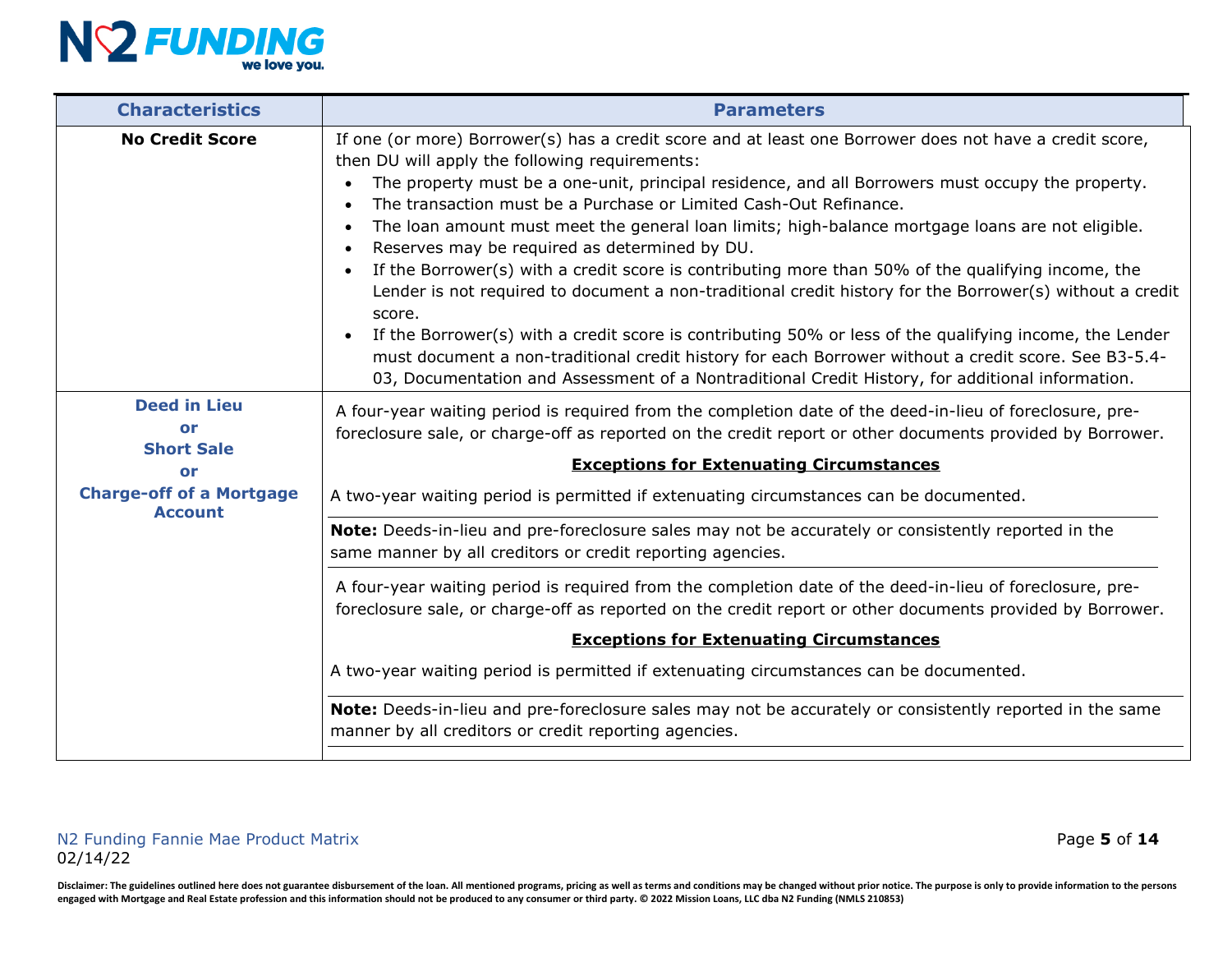

| <b>Characteristics</b>                             | <b>Parameters</b>                                                                                                                                                                                                                                                                                                                                                                                            |  |  |
|----------------------------------------------------|--------------------------------------------------------------------------------------------------------------------------------------------------------------------------------------------------------------------------------------------------------------------------------------------------------------------------------------------------------------------------------------------------------------|--|--|
| <b>Foreclosure</b>                                 | A seven-year waiting period is required and is measured from the completion date of the foreclosure<br>$\bullet$<br>action as reported on the credit report or other foreclosure documents provided by the Borrower.                                                                                                                                                                                         |  |  |
|                                                    | <b>Exceptions for Extenuating Circumstances</b>                                                                                                                                                                                                                                                                                                                                                              |  |  |
|                                                    | A three-year waiting period is permitted if extenuating circumstances can be documented and is<br>measured from the completion date of the foreclosure action. Additional requirements apply between<br>three (3) and seven (7) years, which include:                                                                                                                                                        |  |  |
|                                                    | Maximum LTV, CLTV, or HCLTV ratios of the lesser of 90% or the maximum LTV, CLTV, or HCLTV<br>ratios for the transaction per the Eligibility Matrix.                                                                                                                                                                                                                                                         |  |  |
|                                                    | The purchase of a principal residence is permitted.<br>$\bullet$<br>Limited cash-out refinances are permitted for all occupancy types pursuant to the eligibility<br>$\bullet$<br>requirements in effect at that time.                                                                                                                                                                                       |  |  |
|                                                    | Note: The purchase of second homes or investment properties and cash-out refinances (any occupancy<br>type) are not permitted until a seven-year waiting period has elapsed.                                                                                                                                                                                                                                 |  |  |
| <b>LTV / CLTV Restrictions of</b><br>95.01% to 97% | Single Family Residence (SFR), Condominium & Planned Unit Development (PUD), no units, no<br>$\bullet$<br><b>Manufactured Homes</b>                                                                                                                                                                                                                                                                          |  |  |
|                                                    | For Purchase at least one Borrower must be a first-time home buyer as indicated on the 1003 response<br>$\bullet$<br>"No" to Declaration: Have you had an ownership interest in a property in the last three years?                                                                                                                                                                                          |  |  |
|                                                    | A first-time home buyer is defined as anyone who has not had ownership interest in any property in the<br>last three (3) years.                                                                                                                                                                                                                                                                              |  |  |
|                                                    | For Limited Cash-Out refinance transactions when the existing loan being refinanced is owned by Fannie<br>$\bullet$<br>Mae. Using the Fannie Mae look up tool, located at https://www.knowyouroptions.com, a screen shot of<br>the findings must be uploaded into the loan file.<br><b>Fixed Rate Mortgage</b><br>$\bullet$<br>High Balance and Adjustable-Rate Mortgage loans are not eligible<br>$\bullet$ |  |  |
|                                                    | CLTV Ratio for subordinate community seconds will be up to 105% on refinance transactions<br>$\bullet$<br>MI Coverage - 35%<br>Reserve will be required as per Desktop Underwriter.<br>$\bullet$                                                                                                                                                                                                             |  |  |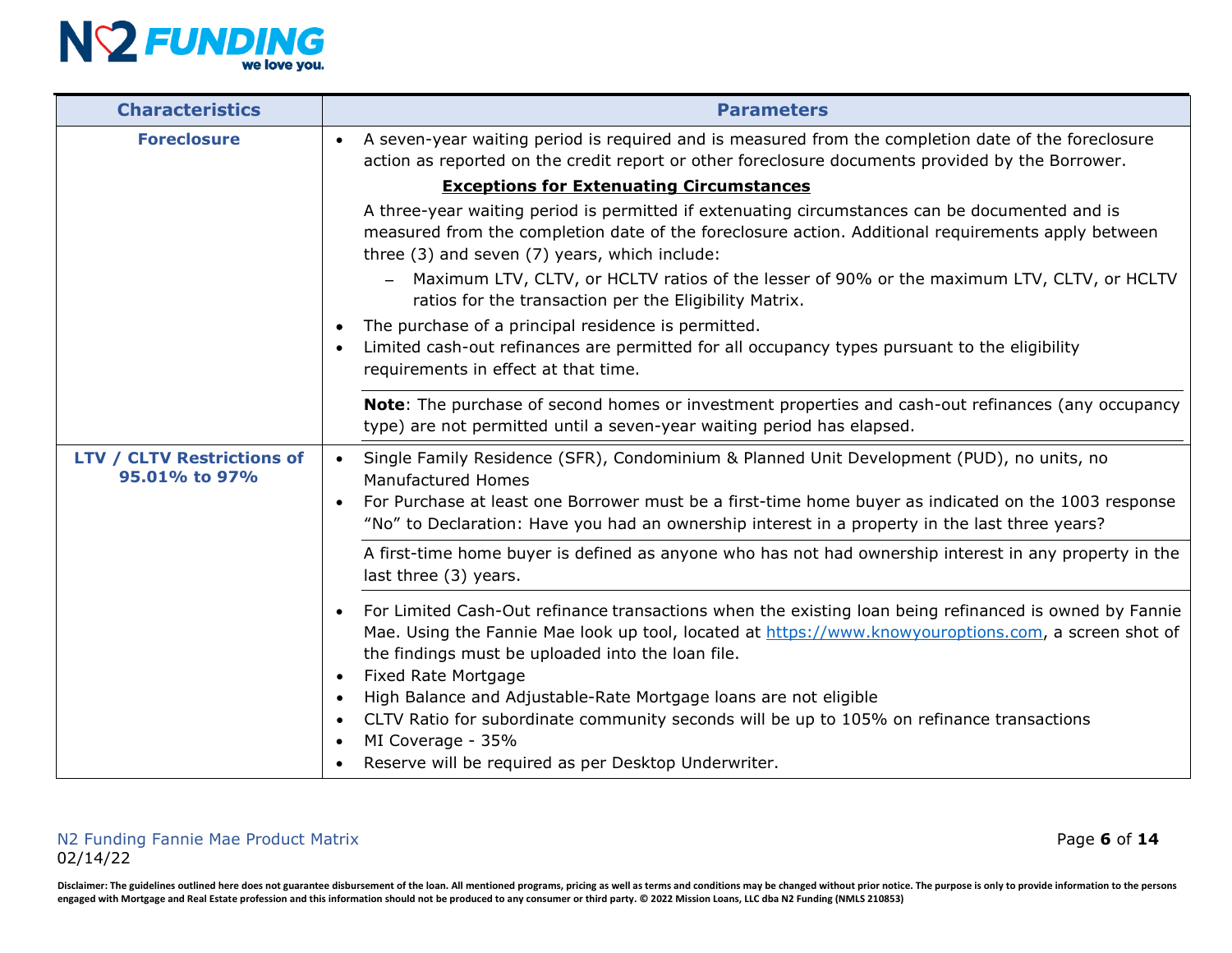

| <b>Characteristics</b>                                                              | <b>Parameters</b>                                                                                                                                                                                                                                                                                                                                                                                                                                                                                                                                                                                                                                                                                                                                                                                                                                                                                                                                                                                               |
|-------------------------------------------------------------------------------------|-----------------------------------------------------------------------------------------------------------------------------------------------------------------------------------------------------------------------------------------------------------------------------------------------------------------------------------------------------------------------------------------------------------------------------------------------------------------------------------------------------------------------------------------------------------------------------------------------------------------------------------------------------------------------------------------------------------------------------------------------------------------------------------------------------------------------------------------------------------------------------------------------------------------------------------------------------------------------------------------------------------------|
| <b>Major Adverse Accounts</b><br><b>Past-Due, Collection, and</b>                   | Accounts that are reported as past due (not reported as collection accounts) must be brought current.<br>$\bullet$<br>For one-unit, principal residence properties, Borrowers are not required to pay off outstanding<br>$\bullet$<br>collections or non-Mortgage charge-offs - regardless of the amount.                                                                                                                                                                                                                                                                                                                                                                                                                                                                                                                                                                                                                                                                                                       |
| <b>Charge-Off of Non-Mortgage</b><br><b>Accounts</b>                                | Note: If the Lender marks the collection account Paid by Close in the online loan application, DU will<br>issue a message in the DU Underwriting Findings report stating that the collection must be paid.                                                                                                                                                                                                                                                                                                                                                                                                                                                                                                                                                                                                                                                                                                                                                                                                      |
|                                                                                     | For two-to four-unit owner-occupied and second home properties, collections and non-Mortgage<br>$\bullet$<br>charge-offs totaling more than \$5,000 must be paid in full prior to or at closing.<br>For investment properties, individual collection, and non-Mortgage charge-off accounts equal to or<br>$\bullet$<br>greater than \$250 and accounts that total more than \$1,000 must be paid in full prior to or at closing.                                                                                                                                                                                                                                                                                                                                                                                                                                                                                                                                                                                |
| <b>Major Adverse Accounts</b><br><b>Disputed Credit Report</b><br><b>Tradelines</b> | When the credit report contains tradelines disputed by the Borrower, DU will first assess the risk of the<br>$\bullet$<br>loan casefile using all tradelines, including those disputed. If DU issues an Approve recommendation<br>using the disputed tradelines, no further documentation or action is necessary. DU will issue a message<br>specific to this scenario.<br>If DU does not issue an Approve recommendation when including the disputed tradelines, DU will re-<br>assess the risk without using the disputed tradelines. If DU is then able to issue an Approve<br>recommendation, the Lender must investigate the tradelines to determine whether the Borrower is<br>responsible for the accounts or if the account information is accurate or complete.<br>If the Borrower is not responsible for the disputed accounts, the Lender must obtain supporting<br>$-$<br>documentation and may deliver the loan as a DU loan. No further action is necessary regarding<br>the disputed tradelines. |
|                                                                                     | If the Borrower is responsible for the disputed account, the Lender must investigate the information,<br>$\bullet$<br>including determining the aspect of the tradeline that is being disputed. If the Borrower is able to<br>provide documentation to disprove any adverse information (such as canceled checks), the Lender may<br>deliver the loan as a DU loan.<br>If the Borrower is responsible for the disputed account and the account and tradeline information is<br>$\bullet$<br>accurate and complete, the loan is not eligible for delivery as a DU loan. The Lender may manually<br>underwrite the loan if the transaction is eligible for manual underwriting.<br>The monthly payments for the disputed tradelines must be included in the debt-to-income ratio if the<br>$\bullet$<br>accounts belong to the Borrower.                                                                                                                                                                          |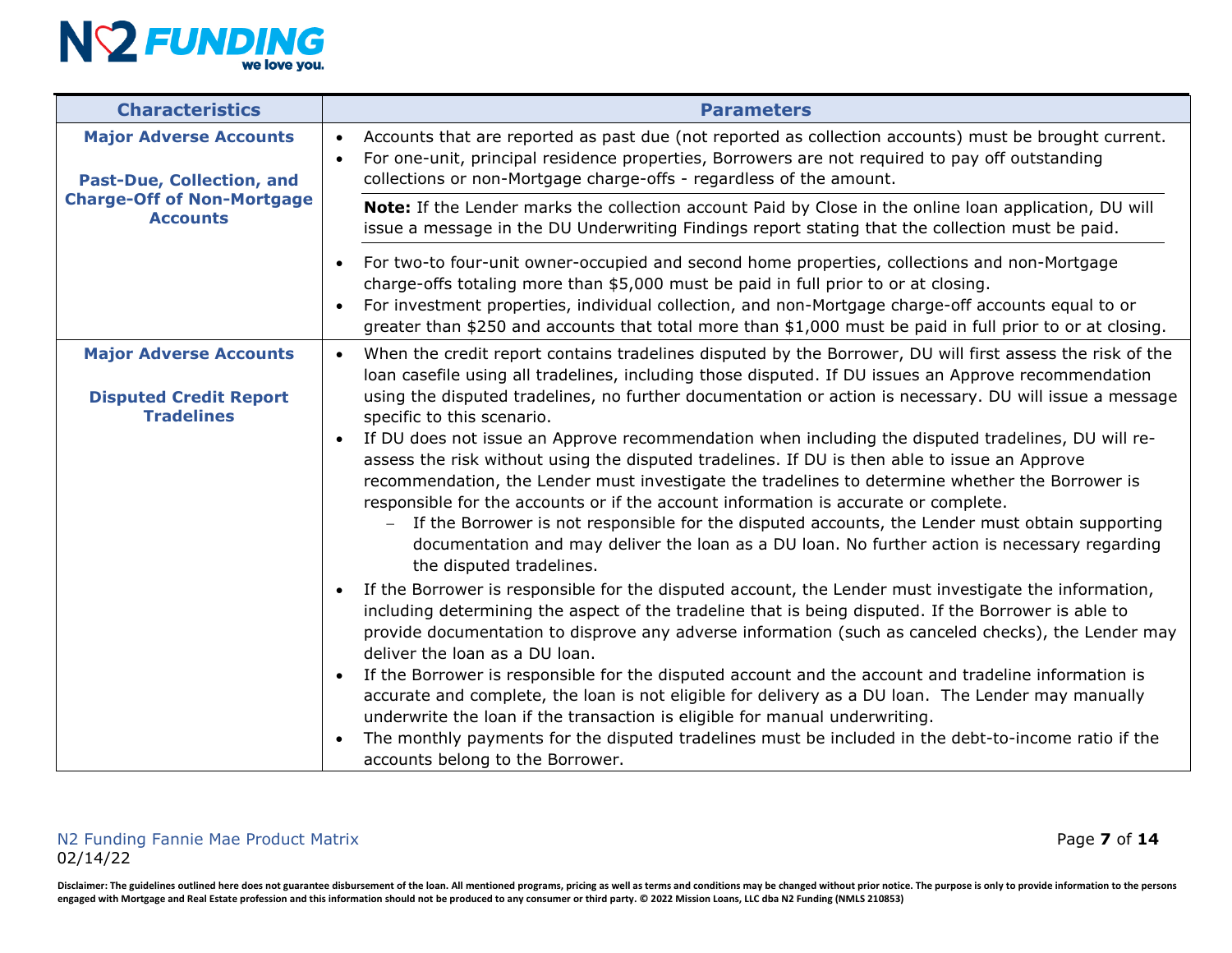

| <b>Characteristics</b><br><b>Parameters</b>                                                                                                  |                                                                                                                                                                                                                                                                                                                                                                                                                                                                                                              |             |                                                                                                                                                                                                                                                                   |  |
|----------------------------------------------------------------------------------------------------------------------------------------------|--------------------------------------------------------------------------------------------------------------------------------------------------------------------------------------------------------------------------------------------------------------------------------------------------------------------------------------------------------------------------------------------------------------------------------------------------------------------------------------------------------------|-------------|-------------------------------------------------------------------------------------------------------------------------------------------------------------------------------------------------------------------------------------------------------------------|--|
| <b>Required Reserves</b>                                                                                                                     | As required by Desktop Underwriters                                                                                                                                                                                                                                                                                                                                                                                                                                                                          |             |                                                                                                                                                                                                                                                                   |  |
| <b>Gift Funds</b>                                                                                                                            | Gift funds are permitted for Principal Residence and Second Homes.<br>$\bullet$<br>Acceptable Donors are Borrower's relatives:<br>$\bullet$<br>Spouse, child, or other dependent, or any other individual related by blood, marriage, adoption,<br>or legal guardianship, OR<br>Fiancé, fiancée, or domestic partner<br>The Donor may not be, or may not have any affiliation with, the Builder, Developer, Real Estate Agent,<br>or any other interested party to the transaction.<br>MINIMUM CONTRIBUTIONS |             |                                                                                                                                                                                                                                                                   |  |
| LTC/CLTV/<br><b>Required Minimum Borrower Contribution from</b><br><b>Property Type</b><br><b>Borrower's Own Funds</b><br><b>HCLTC Ratio</b> |                                                                                                                                                                                                                                                                                                                                                                                                                                                                                                              |             |                                                                                                                                                                                                                                                                   |  |
|                                                                                                                                              | 1-4 Unit Principal Residence<br>Second home                                                                                                                                                                                                                                                                                                                                                                                                                                                                  | $\leq 80\%$ | All funds to complete the transaction can come from a gift.                                                                                                                                                                                                       |  |
|                                                                                                                                              | 1-Unit Principal Residence                                                                                                                                                                                                                                                                                                                                                                                                                                                                                   | $\leq 80\%$ | All funds to complete the transaction can come from a gift.                                                                                                                                                                                                       |  |
|                                                                                                                                              | 2-4 Unit Principal Residence<br>Second home                                                                                                                                                                                                                                                                                                                                                                                                                                                                  | $> 80\%$    | 5% minimum contribution required from Borrower,1 after<br>which gifts can be used to supplement the down payment,<br>closing costs, and reserves.<br>HomeReady Mortgage: See B5-6-02, HomeReady<br>Mortgage Underwriting Methods and Requirements<br>(07/03/2019) |  |
|                                                                                                                                              | DOCUMENTATION REQUIREMENTS<br>A Gift Letter signed by the Donor that must:<br>Specify the dollar amount of the gift<br>Specify the date of funds transfer<br>Include statement that no repayment is expected                                                                                                                                                                                                                                                                                                 |             | Indicate Donor's name, address, telephone number, and relationship to Borrower                                                                                                                                                                                    |  |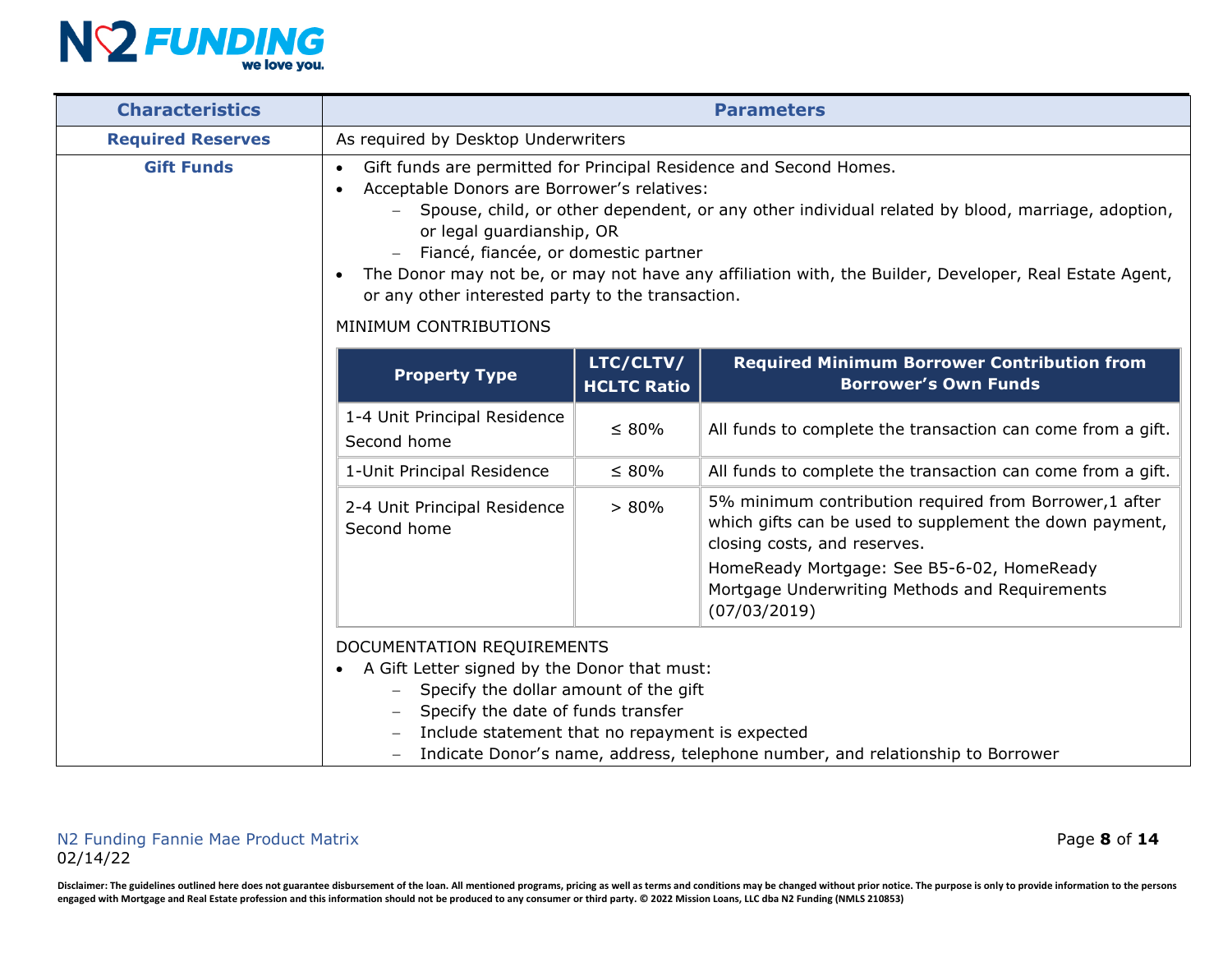

| <b>Characteristics</b>          | <b>Parameters</b>                                                                                                                                                                                                                                                                                                                                                                                                                                                                                                                                                           |  |  |  |
|---------------------------------|-----------------------------------------------------------------------------------------------------------------------------------------------------------------------------------------------------------------------------------------------------------------------------------------------------------------------------------------------------------------------------------------------------------------------------------------------------------------------------------------------------------------------------------------------------------------------------|--|--|--|
| <b>Gift Funds</b>               | DOCUMENTATION REQUIREMENTS (Continued)                                                                                                                                                                                                                                                                                                                                                                                                                                                                                                                                      |  |  |  |
| (Continued)                     | When gift from a relative or domestic partner is pooled with Borrower's funds for cash down payment,<br>the following must be obtained:<br>- A certification from the Donor stating he/she has lived with the Borrower for the past 12 months<br>and will continue to do so in the new residence.<br>Documents that demonstrate a history of Borrower's and Donor's shared residency such as, a<br>driver's license or bank statement showing Donor's address is the same as Borrower's address.                                                                            |  |  |  |
|                                 | <b>VERIFICATION REQUIREMENTS</b>                                                                                                                                                                                                                                                                                                                                                                                                                                                                                                                                            |  |  |  |
|                                 | The Lender must verify that sufficient funds to cover the gift are either in the Donor's account or have<br>been transferred to the Borrower's account.<br>Acceptable documentation includes:<br>- A copy of Donor's check and Borrower's deposit slip, or<br>- A copy of the Donor's withdrawal slip and the Borrower's deposit slip, or<br>- A copy of the Donor's check to the Closing Agent, or<br>- A settlement statement showing receipt of the Donor's check<br>For funds not transferred prior to settlement, the Lender must document the type of funds the Donor |  |  |  |
|                                 | gave the Closing Agent.                                                                                                                                                                                                                                                                                                                                                                                                                                                                                                                                                     |  |  |  |
| <b>Seasoning</b>                | <b>Rate and Term:</b> Borrower on title prior to close<br>$\bullet$                                                                                                                                                                                                                                                                                                                                                                                                                                                                                                         |  |  |  |
|                                 | <b>Cash Out:</b> Borrower on title a minimum of 6 months prior to Disbursement<br>$\bullet$                                                                                                                                                                                                                                                                                                                                                                                                                                                                                 |  |  |  |
| <b>Tax Transcripts (4506-C)</b> | A signed 4506-C Form is required to be submitted for all loan requests.<br>$\bullet$<br>Borrowers who are self-employed are also required to provide Tax transcripts when:<br>$\bullet$<br>Rental Income documented on Schedule E<br>Employed by family<br>Tax returns are utilized to determine qualifying income, in lieu of alternative documentation<br>options when applicable                                                                                                                                                                                         |  |  |  |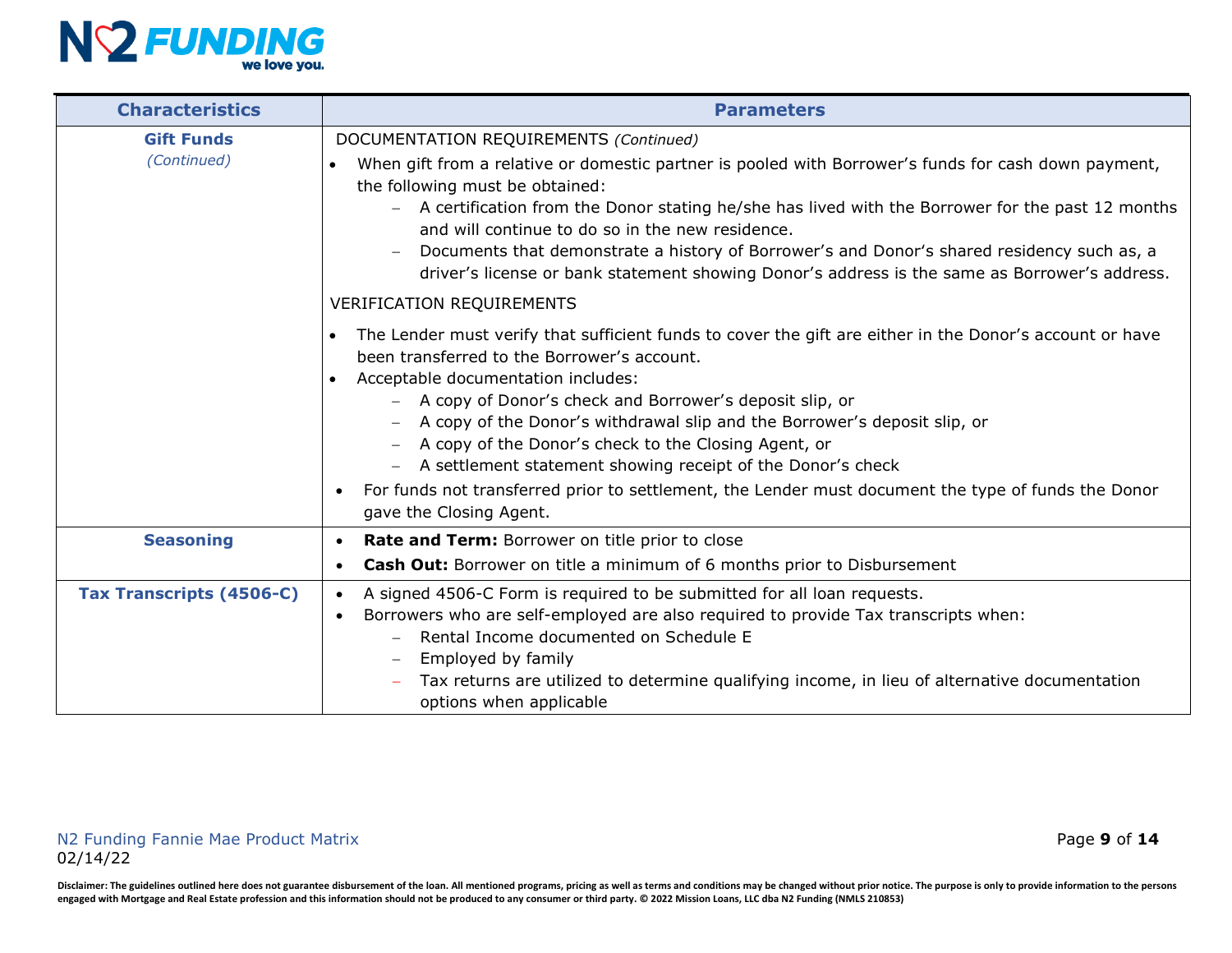

| <b>Characteristics</b>                         | <b>Parameters</b>                                                                                                                                                                                                                                                                                                                                                                                                                                                                                                                                                                                                                                                                                                                                                                                                                                                                                                                              |
|------------------------------------------------|------------------------------------------------------------------------------------------------------------------------------------------------------------------------------------------------------------------------------------------------------------------------------------------------------------------------------------------------------------------------------------------------------------------------------------------------------------------------------------------------------------------------------------------------------------------------------------------------------------------------------------------------------------------------------------------------------------------------------------------------------------------------------------------------------------------------------------------------------------------------------------------------------------------------------------------------|
| <b>Tax Transcripts (4506-C)</b><br>(Continued) | Other income types documented with tax returns (e.g. dividend & interest, capital gains, etc.)<br>$\bullet$<br>Tax returns are used to document non-taxable income in order to gross up income.<br>$\bullet$<br>A copy of tax transcripts confirming "No Transcripts Available" may be required when a copy of IRS<br>$\bullet$<br>Form 4868 (Application for Automatic Extension of Time to file U.S. Individual Income Tax Returns) is<br>provided in lieu of the most recent tax year filing returns. (See Conventional Guides for applicable<br>application and Note date requirements)<br>Wage earners including but not limited to the below are not required to submit Tax transcripts.<br>- Hourly employees<br>Salaried employees<br>Social Security earnings<br>Pension income<br>$-$ VA benefits<br>Hand written income documentation (may provide W2 only transcripts if the only income is from W2<br>$\bullet$<br>wage earnings) |
| <b>Power of Attorney (POA)</b>                 | Not allowed on Cash-Out Refinance or Investment Property transactions.<br>$\bullet$<br>When multiple Borrowers are on the transaction, at least one (1) Borrower must be present at the<br>$\bullet$<br>closing.<br>Power of Attorney must be transaction-specific unless it is a Military Durable POA. Document may not<br>$\bullet$<br>be eSigned.<br>Agent must be a family member or have a fiduciary interest when allowable per Freddie Mac. All other<br>$\bullet$<br>parties are ineligible from action as an Attorney-in-Fact.                                                                                                                                                                                                                                                                                                                                                                                                        |
| Texas $50(a)(6)$                               | <b>Primary Residences</b> ("Homestead Properties"):<br>$\bullet$<br>Fixed Rate only (homestead) in the state of Texas only<br>O/O 1-unit SFR, PUDs; Condo; property must not exceed 10 acres<br>Fee cap limited to 2% of the principal loan amount<br>Second Homes and Investment Properties: Not permitted                                                                                                                                                                                                                                                                                                                                                                                                                                                                                                                                                                                                                                    |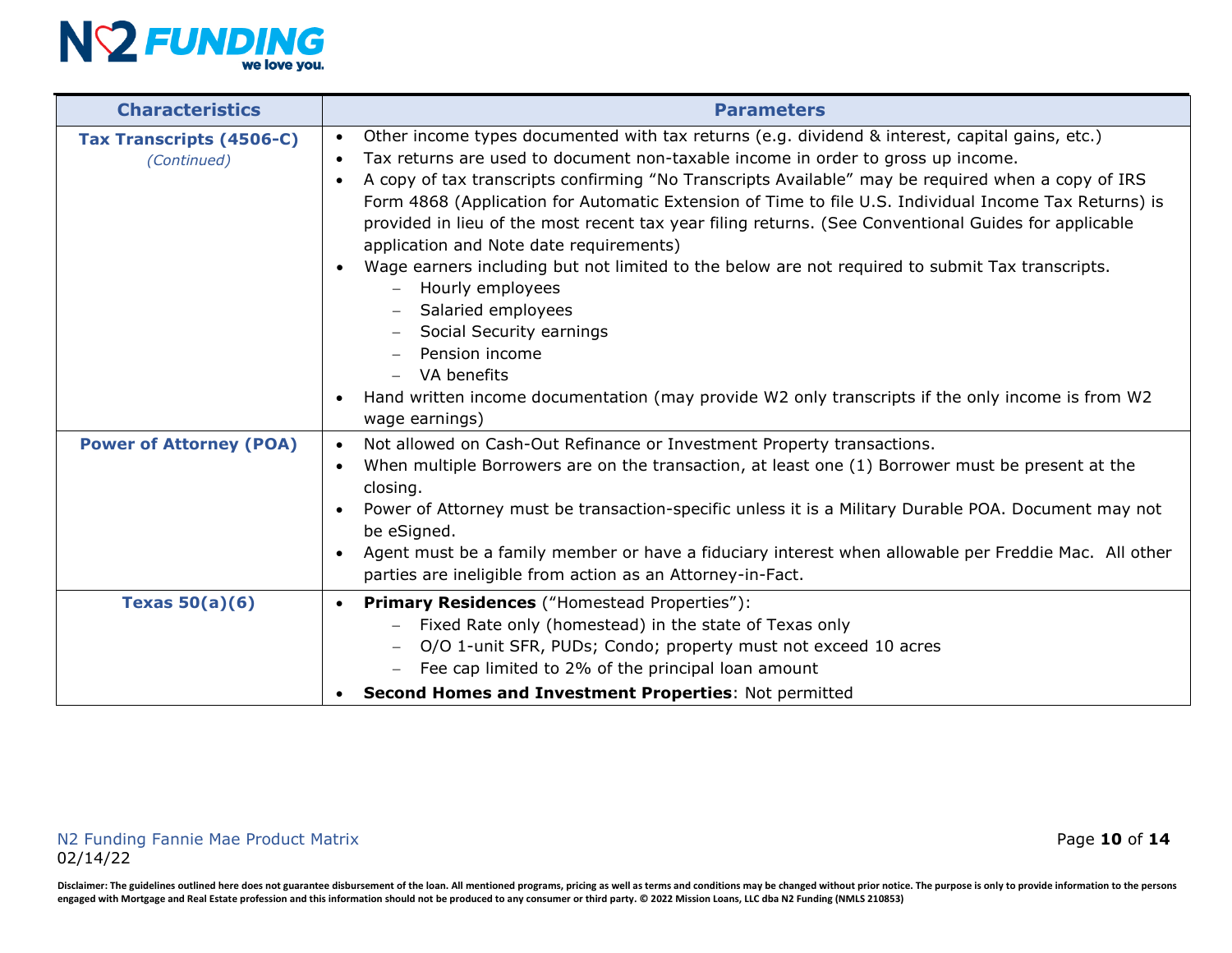

| <b>Characteristics</b>       | <b>Parameters</b>                                                                                                                                                                                                                                                                                                                                                                                                                                  |                              |  |  |  |
|------------------------------|----------------------------------------------------------------------------------------------------------------------------------------------------------------------------------------------------------------------------------------------------------------------------------------------------------------------------------------------------------------------------------------------------------------------------------------------------|------------------------------|--|--|--|
| <b>Property - Eligible</b>   | Property Condition must be minimumC4.<br>$\bullet$<br>Property construction quality must be minimum Q5<br>$\bullet$<br>Appraisals with CU (Collateral Underwriter) score of $4.0 - 4.9 =$ Additional conditions may apply<br>$\bullet$<br>The following are required for Condo and PUD units in Nevada:<br>$\bullet$<br>HOA dues for the subject unit must be current prior to closing.<br>HOA may not be the Seller of the subject unit           |                              |  |  |  |
| <b>Property - Ineligible</b> | Properties in a Special Flood Hazard Area (SFHA) that are located in a Coastal Barrier Resources Area<br>$\bullet$<br>(CBRA) or Otherwise Protection Area (OPA)Co-ops (Co-operatives)<br><b>Land Trust</b><br>$\bullet$<br>Leasehold Estate Condo Projects<br>$\bullet$<br>Indian/Tribal Lands<br>$\bullet$<br>Condo Hotels<br>$\bullet$<br>Non-Warrantable Condos<br>$\bullet$<br>Appraisals with a CU score of 5 are not permitted.<br>$\bullet$ |                              |  |  |  |
| <b>Mortgage Insurance</b>    | <b>Acceptable MI Types</b>                                                                                                                                                                                                                                                                                                                                                                                                                         | <b>Unacceptable MI Types</b> |  |  |  |
|                              | Borrower-Paid Monthly                                                                                                                                                                                                                                                                                                                                                                                                                              | Lender-Paid Monthly          |  |  |  |
|                              | Borrower-Paid Single Premium<br>Lender-Paid Annual                                                                                                                                                                                                                                                                                                                                                                                                 |                              |  |  |  |
|                              | Lender-Paid Single Premium                                                                                                                                                                                                                                                                                                                                                                                                                         | Borrower-Paid Annual         |  |  |  |
|                              |                                                                                                                                                                                                                                                                                                                                                                                                                                                    | Split Premium                |  |  |  |
|                              |                                                                                                                                                                                                                                                                                                                                                                                                                                                    | Reduced Coverage             |  |  |  |
|                              | Any MI Type not listed as acceptable                                                                                                                                                                                                                                                                                                                                                                                                               |                              |  |  |  |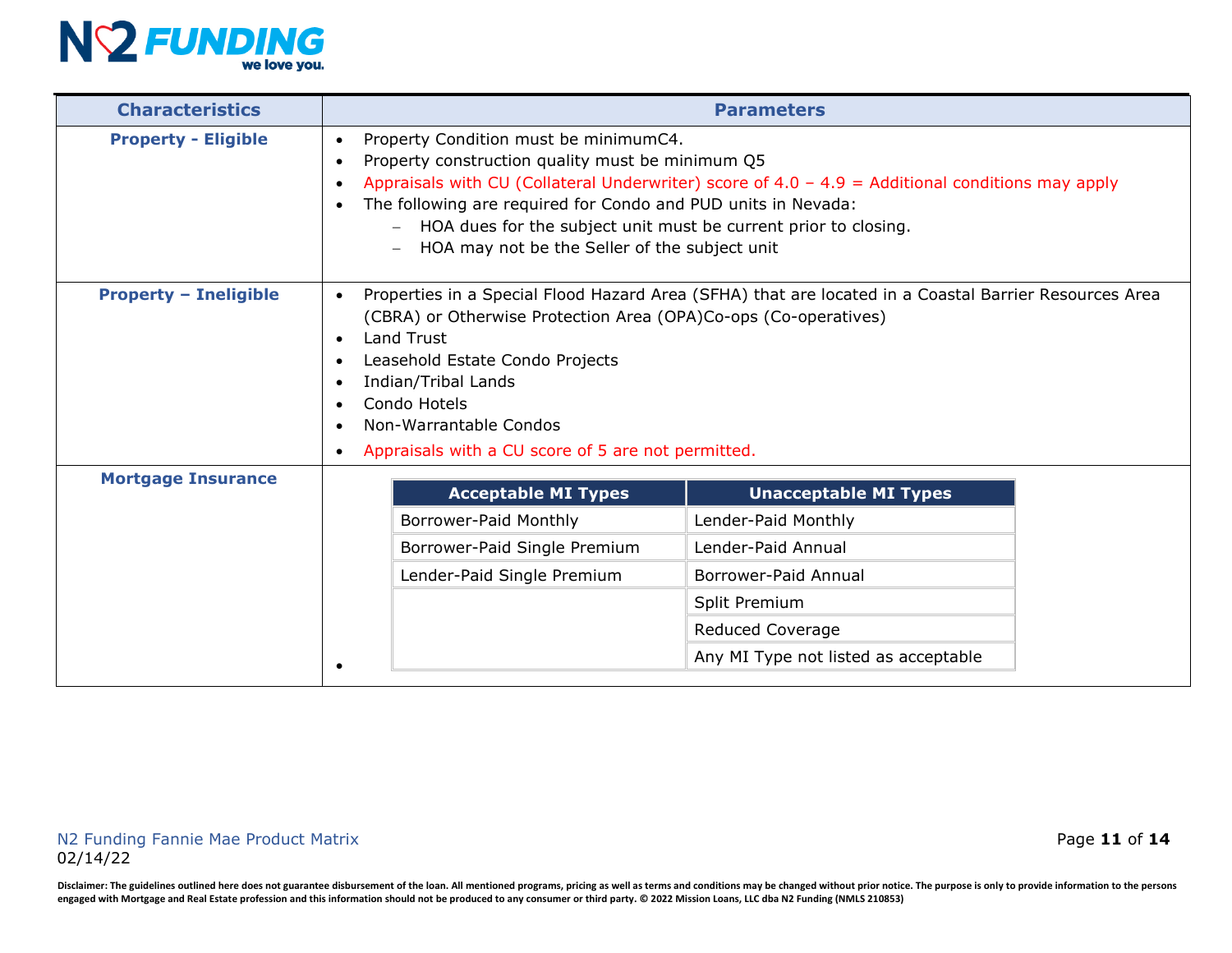

## **CONFORMING AND HIGH BALANCE RENTAL INCOME**

| If the Borrower                                            | Then for qualification purposes                                               |
|------------------------------------------------------------|-------------------------------------------------------------------------------|
| Currently owns a principal residence                       | <b>NO</b> restriction on the amount of rental Income that can be used.        |
| (or has current housing expense)                           |                                                                               |
| AND                                                        |                                                                               |
| Has at least a one-year history of receiving rental income |                                                                               |
| or documented property management experience               |                                                                               |
| Currently owns a principal residence                       | Principal Residence: Rental income in an amount not exceeding the PITIA       |
| (or has current housing expense),                          | of the subject property can be added to the Borrower's gross income.          |
| AND                                                        | <b>Investment Property:</b> Rental income can only be used to offset PITIA of |
| Has less than a one-year history of receiving rental       | subject property.                                                             |
| income or documented property management experience        |                                                                               |
| Does not own a principal residence                         | Rental Income from subject property cannot be used.                           |
| AND                                                        |                                                                               |
| Does not have a current housing expense                    |                                                                               |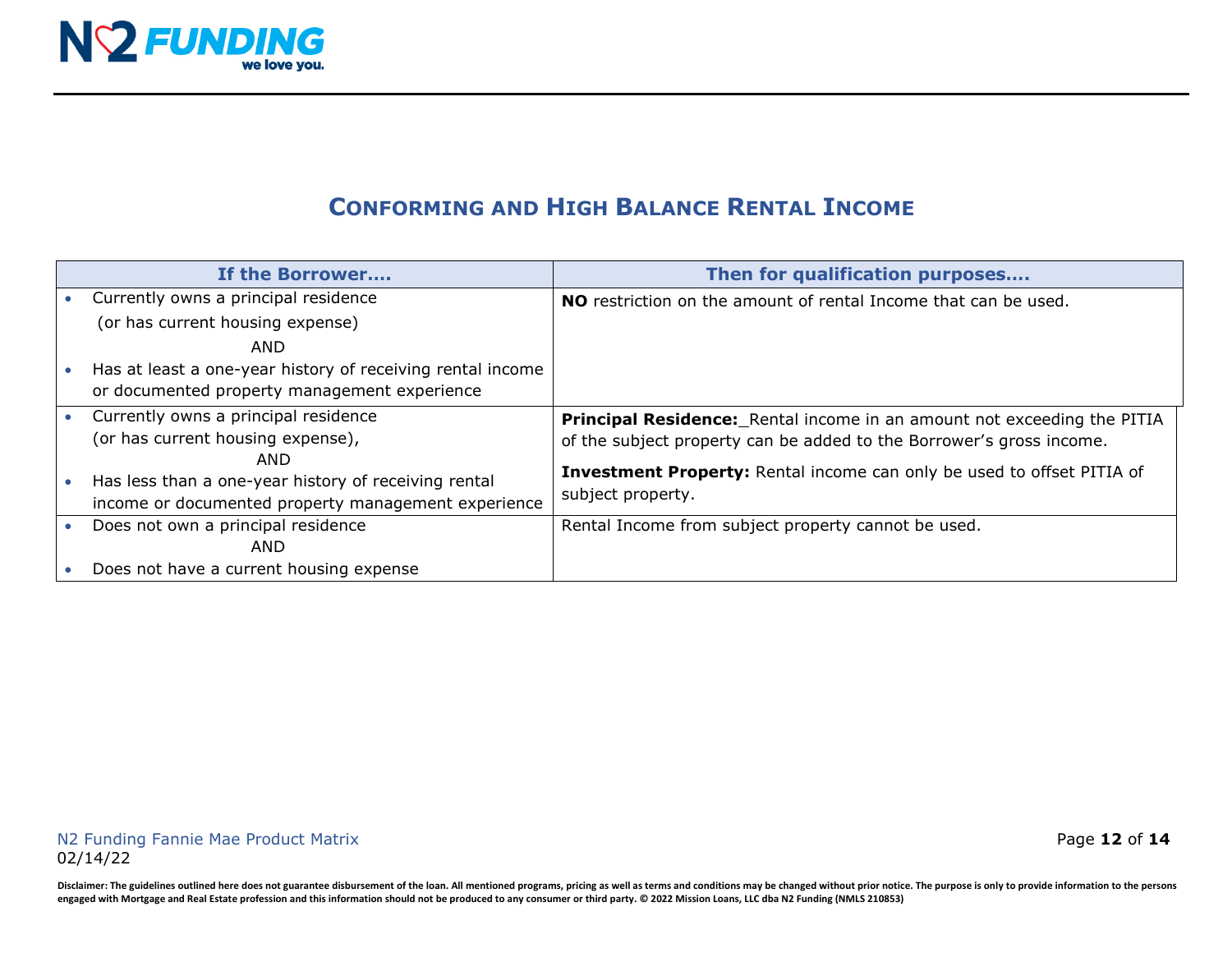

## **HOME READY MORTGAGE – CHARACTERISTICS**

| <b>Home Ready Mortgage</b>                                                                                                                                                                                                              | <b>Purpose</b>               | <b>Min</b><br><b>Score</b> | <b>Unit</b> | <b>Maximum</b><br>LTV/CLTV/HCLTV |
|-----------------------------------------------------------------------------------------------------------------------------------------------------------------------------------------------------------------------------------------|------------------------------|----------------------------|-------------|----------------------------------|
| <b>Primary Residence ONLY</b>                                                                                                                                                                                                           | Purchase or<br>Rate and Term | 620                        |             | Fixed 97% (1)<br>ARM 95%         |
| <sup>(1)</sup> LTV, CLTV, or HCLTV Ratios greater than 95%:<br>Refinance<br>ONLY<br>Not permitted for high-balance or manufactured homes that are not MH<br>Advantage. At least one Borrower on loan must have a credit score. For non- | 620                          |                            | FRM/ARM 85% |                                  |
| home ready purchase transactions, at least Borrower must be a 1 <sup>st</sup> time home<br>buyer. For limited cash-out refinances, Fannie Mae must be the owner of the<br>existing Mortgage.                                            |                              | 620                        | $3 - 4$     | <b>FRM/ARM 75%</b>               |

## **MANUFACTURED HOUSING AND HOME READY MORTGAGE**

#### **CHARACTERISTICS AND PARAMETERS**

| <b>Loan Product</b><br><b>Conforming High Balance</b>                                                                                                                                                | <b>Purpose</b>                                         | <b>Minimum</b><br><b>Score</b> | <b>Unit</b> | <b>Maximum</b><br>LTV/CLTV/HCLTV |
|------------------------------------------------------------------------------------------------------------------------------------------------------------------------------------------------------|--------------------------------------------------------|--------------------------------|-------------|----------------------------------|
| <b>Primary Residence</b><br>* Consult with MI requirements if LTV is >80%<br>Borrower must have owned land and home for at least 12<br>months prior to application date to be eligible for cash out. | Purchase or<br>R&T Refinance<br>Term $\leq$ = 30 Years | 620                            |             | Fixed: 95% *                     |
|                                                                                                                                                                                                      | Cash Out (1) Term<br>$<=$ 20 Years                     | 620                            |             | Fixed: 65%                       |
| 2nd Home                                                                                                                                                                                             | Purchase or<br>R&T Cash Out                            | 620                            |             | Fixed: 90%                       |
|                                                                                                                                                                                                      | Cash Out                                               | 620                            |             | <b>Not Allowed</b>               |